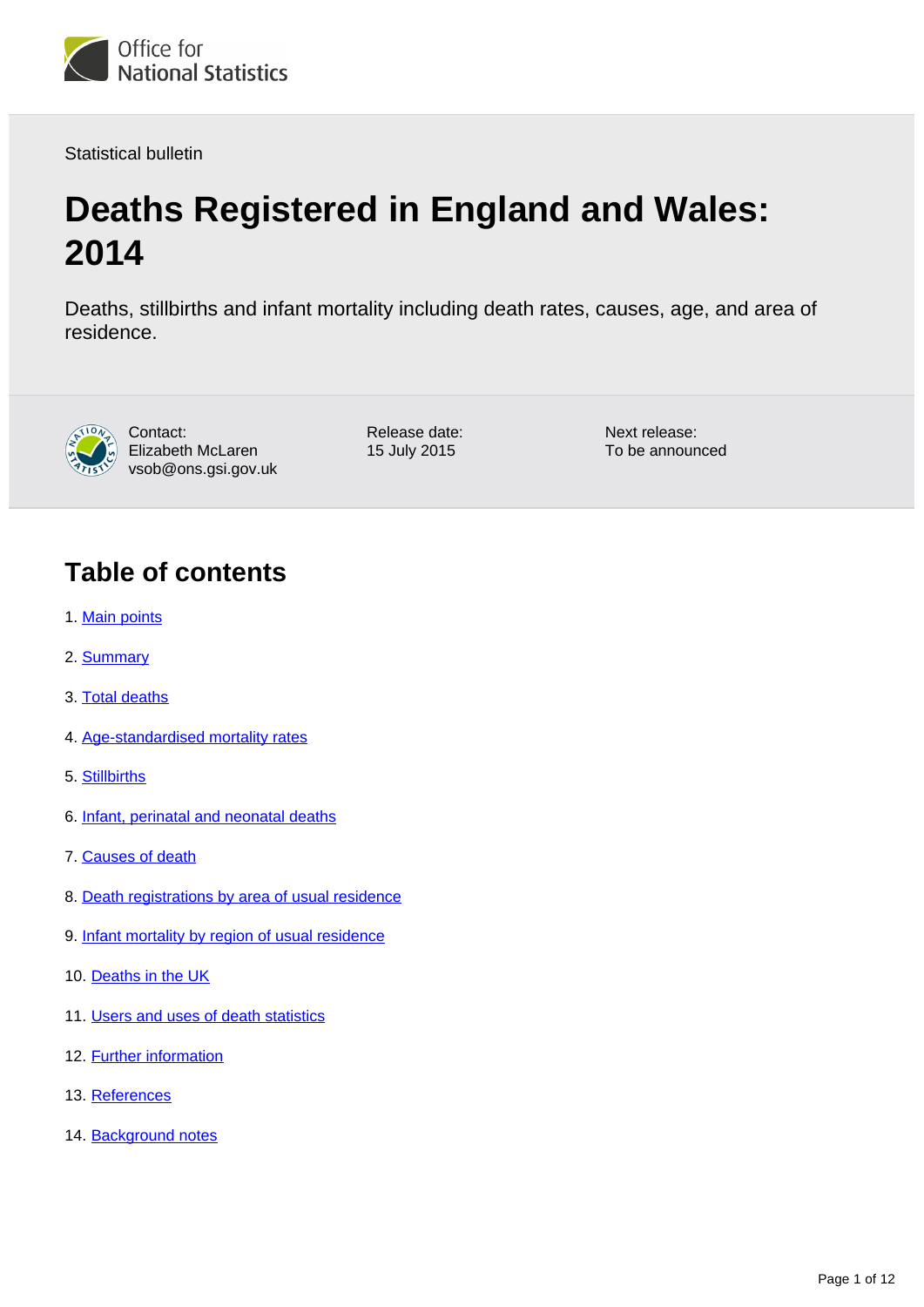# <span id="page-1-0"></span>**1. Main points**

- There were 501,424 deaths registered in England and Wales in 2014, compared with 506,790 in 2013 (a fall of 1.1%)
- Age-standardised mortality rates (ASMRs) have continued to decrease in 2014. There were 11,213 deaths per million population for males and 8,219 deaths per million population for females
- The infant mortality rate decreased in 2014 to 3.9 deaths per thousand live births, compared with 4.0 in 2013
- There were 3,254 stillbirths in England and Wales in 2014, compared with 3,284 in 2013 (a fall of 0.9%)
- In 2014, cancer was the most common broad cause of death (29% of all deaths registered) followed by circulatory diseases, such as heart disease and strokes (27% of all deaths registered). Cancer was the most common broad cause of death for both sexes

#### <span id="page-1-1"></span>**2. Summary**

This bulletin presents summary statistics on deaths, stillbirths and infant mortality in England and Wales in 2014. All statistics are based on deaths registered in England and Wales in a particular year. For information on registration delays for a range of causes, see *[Impact of registration delays on mortality statistics](http://www.ons.gov.uk/ons/guide-method/user-guidance/health-and-life-events/impact-of-registration-delays-on-mortality-statistics/index.html)*.

The death statistics reported include counts of deaths by age and sex, and by selected cause and agestandardised mortality rates. Standardised mortality ratios (SMRs) and counts of stillbirths and infant mortality rates by area of usual residence are also included.

This is the first time that 2014 annual figures for deaths in England and Wales have been published.

# <span id="page-1-2"></span>**3. Total deaths**

There were 501,424 deaths registered in England and Wales in 2014, compared with 506,790 in 2013 (a fall of 1.1%), and 514,250 in 2004. This continues the long-term downward trend in the number of deaths. The number of registration days in a calendar year can have a small effect on the number of deaths registered in that year. The number of deaths is also affected by the size and age structure of the population. Statistics on the number of deaths in England and Wales are available back to 1938 in the Vital statistics: population and health reference [tables](http://www.ons.gov.uk/ons/rel/vsob1/vital-statistics--population-and-health-reference-tables/index.html) and back to 1901 in the [20th century mortality files.](http://www.ons.gov.uk/ons/rel/subnational-health1/the-20th-century-mortality-files/index.html)

# <span id="page-1-3"></span>**4. Age-standardised mortality rates**

Mortality rates calculated using the 2013 European Standard Population (ESP) have continued the downward trend, with 11,213 deaths per million population for males and 8,219 deaths per million population for females in 2014 (Figure 1). Since 2001, age-standardised mortality rates (ASMRs) have decreased by 26% for males and 21% for females. The male ASMR has decreased each year since 2001, whereas the female ASMR has decreased with the exception of 3 small rises, the latest being in 2012.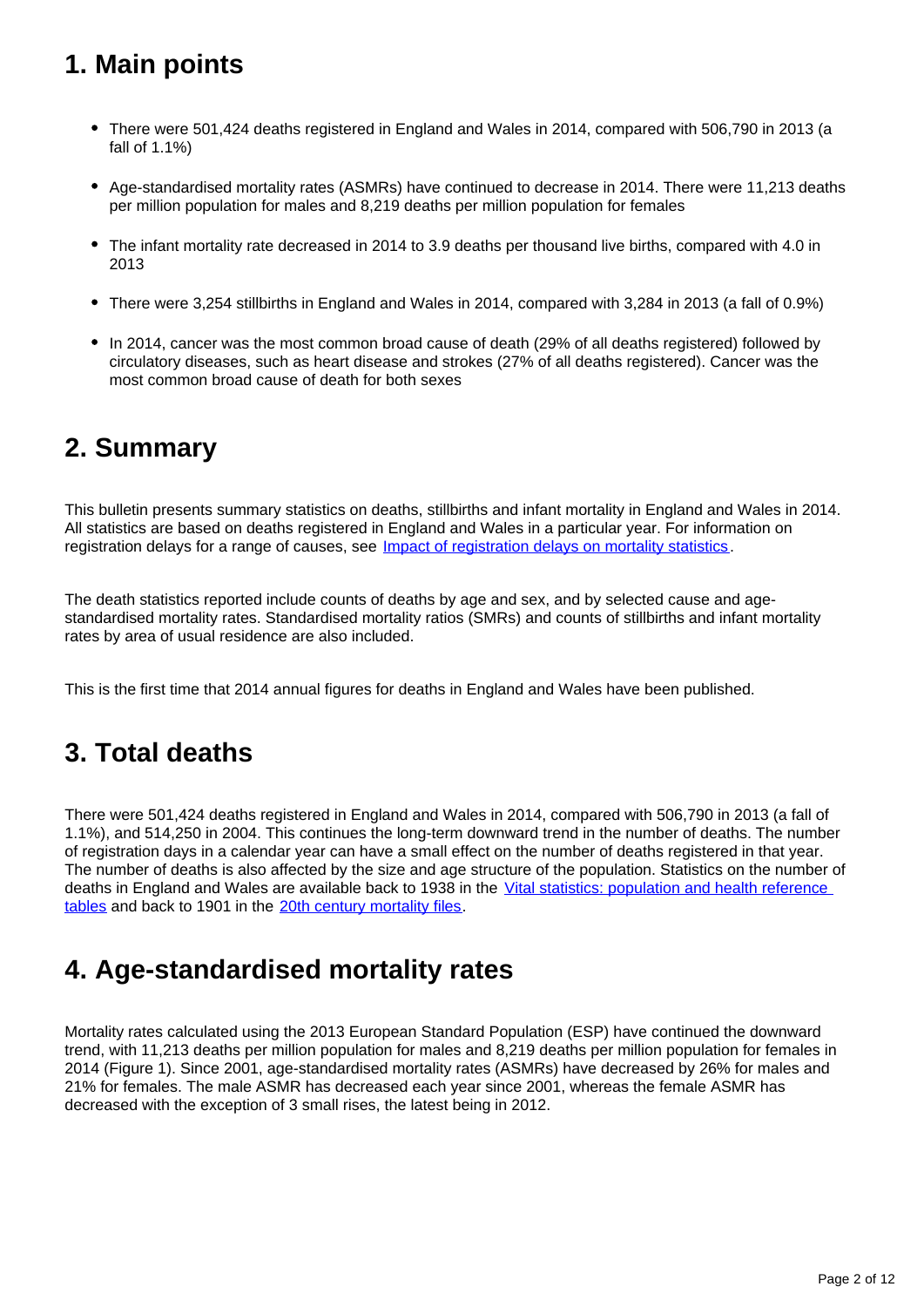Mortality rates are generally falling, as people are tending to live longer for a variety of reasons, including improved lifestyles and medical advances in the treatment of many illnesses and diseases. This is illustrated by the reduction in ASMRs for many causes of death. Since 2004, ASMRs across all 5 year age groups by sex have either decreased or remained unchanged ([see Table 1 \(312 Kb Excel sheet\)\)](http://www.ons.gov.uk/ons/rel/vsob1/death-reg-sum-tables/2014/rft-deaths-summary-tables-2014.xls). Mortality rates for males and females in 2014 have continued to decline, as have the number of deaths, while there has been an increase in the population at older ages.

#### **Figure 1: Age-standardised mortality rates (ASMRs), 2001-2014**



**Source: Office for National Statistics**

**Notes:**

- 1. Based on deaths registered in the calendar year
- 2. These rates are for all ages and are standardised to the 2013 European standard population, expressed per million population (see background note 3)

The ASMRs produced in this report and in the associated reference tables have been calculated using the 2013 ESP. In 2013, Eurostat updated the ESP for the first time since it was introduced in 1976, to make it more representative of the current population in Europe ([Eurostat, 2013](http://www.ons.gov.uk/ons/external-links/other/eurostat/eurostat--revision-of-the-european-standard-popluation-2013.html)).

The impact of the change from the 1976 ESP to the 2013 ESP was greatest for conditions commonly associated with older ages (where ASMRs increased) and those almost exclusive to very young ages (where ASMRs decreased). More information about the [impact of this change](http://www.ons.gov.uk/ons/guide-method/user-guidance/health-and-life-events/revised-european-standard-population-2013--2013-esp-/index.html) can be found on our website

# <span id="page-2-0"></span>**5. Stillbirths**

The number of stillbirths in England and Wales decreased to 3,254 in 2014 compared with 3,284 in 2013 (a fall of 0.9%). In comparison, the total number of births (both live births and stillbirths) decreased by just 0.5% in 2014. Stillbirths in England decreased by 1.8% from 3,103 in 2013 to 3,047 in 2014. Stillbirths in Wales increased by 15.7% from 153 in 2013 to 177 in 2014. Due to the small number of stillbirths in Wales, small changes in the number of stillbirths in a year can result in large percentage changes.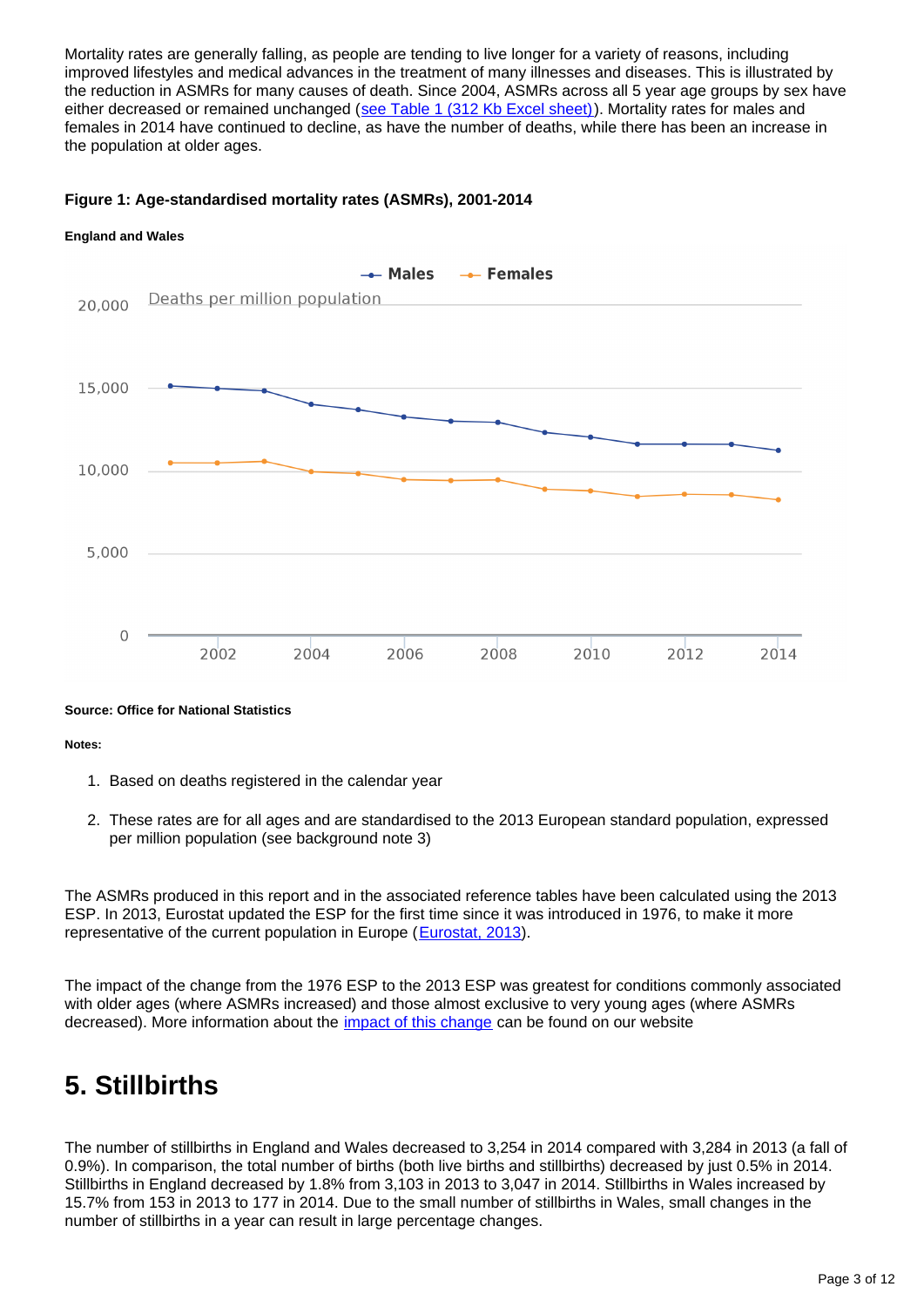The stillbirth rate takes into account the total number of births and so provides a more accurate indication of trends than just analysing the number of stillbirths over time. In 2014, the stillbirth rate for England and Wales remained at 4.7 per thousand total births, the same as in 2013. In 2013, this was the lowest stillbirth rate since 1992 when it was 4.3. In England, the stillbirth rate in 2014 was 4.6 per thousand total births, the same as in 2013. There has been a general downward trend in the stillbirth rate since 2004 with a decrease of 19.3% over the last 10 years (Figure 2). In Wales the stillbirth rate in 2014 was 5.2 per thousand total births, up from 4.5 in 2013 but, has fallen from 5.7 in 2004 (Figure 2).

#### **Figure 2: Stillbirth rates, 2004-2014**



#### **Source: Office for National Statistics**

**Notes:**

- 1. Stillbirths rates per 1,000 live births and stillbirths
- 2. Based on stillbirths and births occurring in each calendar year

Small fluctuations in the number of stillbirths and the stillbirth rate in England and Wales have occurred during the last decade, with the highest stillbirth rate during the period being 5.7 per thousand total births in 2004. The main risk factors for stillbirths include maternal obesity, smoking, and fetal growth restriction ([Gardosi et al., 2013](http://www.ons.gov.uk/ons/external-links/articles-and-summaries/articles/maternal-and-fetal-risk-factors-for-stillbirth--population-based-study-gardosi-et-al.html)).

Stillbirths and neonatal mortality rates are an indicator within the [NHS Outcomes Framework 2014/15](http://www.gov.uk/government/publications/nhs-outcomes-framework-2014-to-2015), measuring the number of deaths in new born babies younger than 28 days in England. The Department of Health (DH), together with the stillbirth and neonatal death charity (Sands) and a number of important organisations such as NHS England, Public Health England (PHE), the Royal College of Midwives and the Royal College of Obstetricians and Gynaecologists, are working on an ongoing [stillbirth programme.](http://www.ons.gov.uk/ons/external-links/other/sands.html) This has included identifying and agreeing the main messages that can be used to raise awareness of the risk factors for stillbirths among pregnant women and health professionals and the actions that can be taken to minimise these risks.

In Wales, a National Stillbirth Working Group was set up within the 1000 Lives Plus programme of work in April 2012, and includes representation of important stakeholders in maternity care. The National Assembly for Wales published a report in 2013 which identified a number of actions to improve the stillbirth rate in Wales. Further information can be found on the [1000 Lives Plus](http://www.ons.gov.uk/ons/external-links/other-government-departments/nhs/1000-lives-plus.html) website.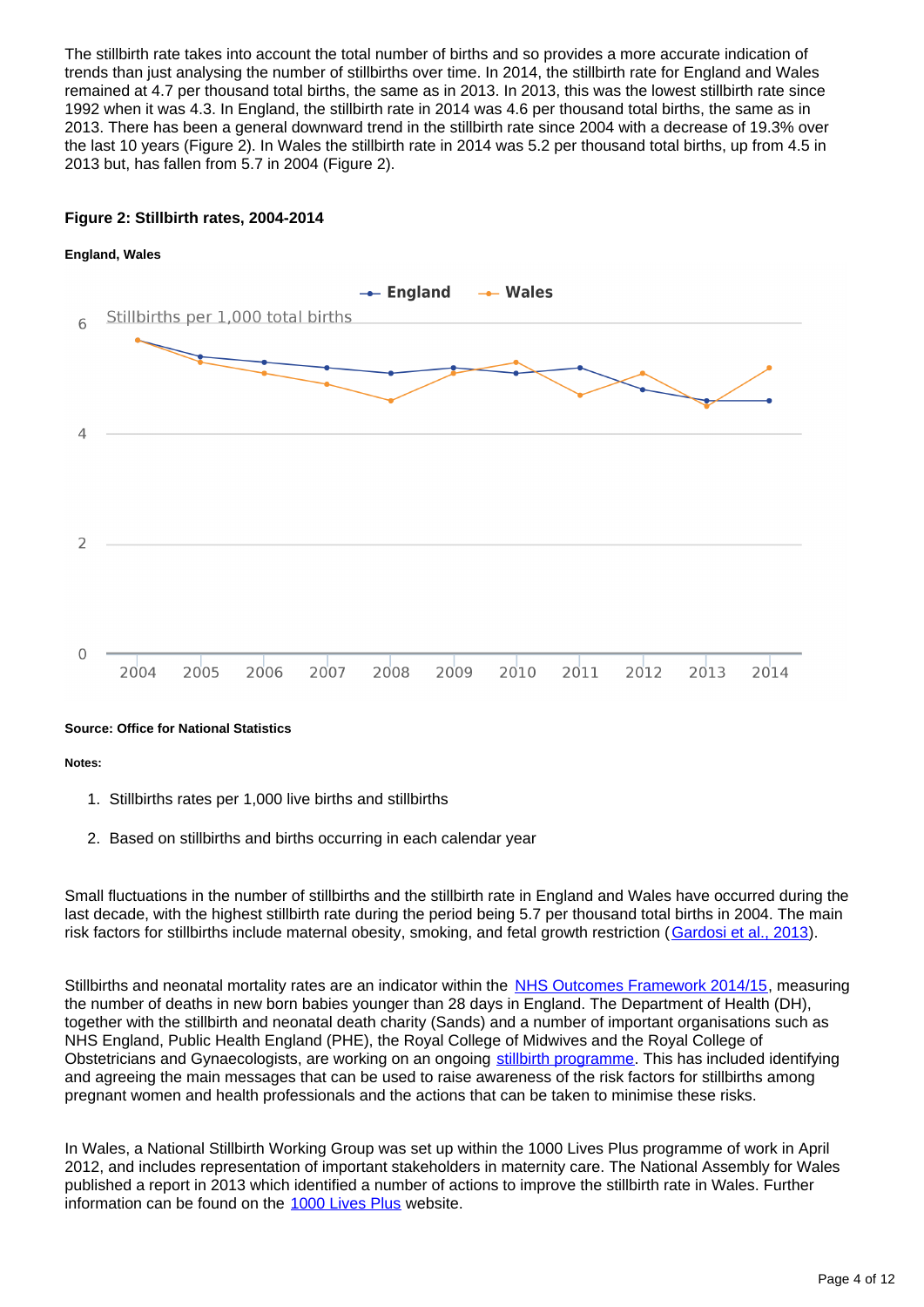# <span id="page-4-0"></span>**6. Infant, perinatal and neonatal deaths**

In 2014, there were 2,689 infant deaths (under 1 year of age) registered in England and Wales, a decrease from 2,767 in 2013. The infant mortality rate (based on death registrations – see background note 8) decreased in 2014 to 3.9 deaths per thousand live births, compared with 4.0 in 2013.

In 2014, the perinatal mortality rate (stillbirths and deaths under 7 days), the neonatal mortality rate (deaths under 28 days) and the postneonatal mortality rate (deaths between 28 days and 1 year) remained the same as in 2013, 6.7 deaths per thousand total births, 2.7 deaths per thousand live births, 1.2 deaths per thousand live births and respectively.

Small fluctuations in the infant mortality rate have occurred over recent years, after a series of larger drops in the early 1980s and again between 1987 and 1991 (Figure 3). Between 1984 and 2014, the infant mortality rate fell by 59%, while the neonatal and postneonatal mortality rates fell by 52% and 69% respectively. Although the overall trend has been one of decreasing rates, the rates of change have not been constant over the period; change in the first decade was nearly twice that in the latter two decades.

#### **Figure 3: Infant, neonatal and postneonatal mortality rates, 1984 to 2014**





**Source: Office for National Statistics**

**Notes:**

1. Based on deaths registered in each calendar year

There are many established risk factors for infant mortality; prematurity, low birthweight and multiplicity are the most significant in terms of strength of association and consistency. Risk factors are known to vary according to age at death. For example, the effect of low birthweight and prematurity is stronger in the neonatal period than the postneonatal period, while socio-economic status is strongly associated with deaths under 1 year (Oakley, et [al., 2009 \(720.5 Kb Pdf\)](http://www.ons.gov.uk/ons/rel/hsq/health-statistics-quarterly/no--42--summer-2009/multivariate-analysis-of-infant-death-in-england-and-wales-in-2005-06--with-focus-on-socio-economic-status-and-deprivation.pdf)).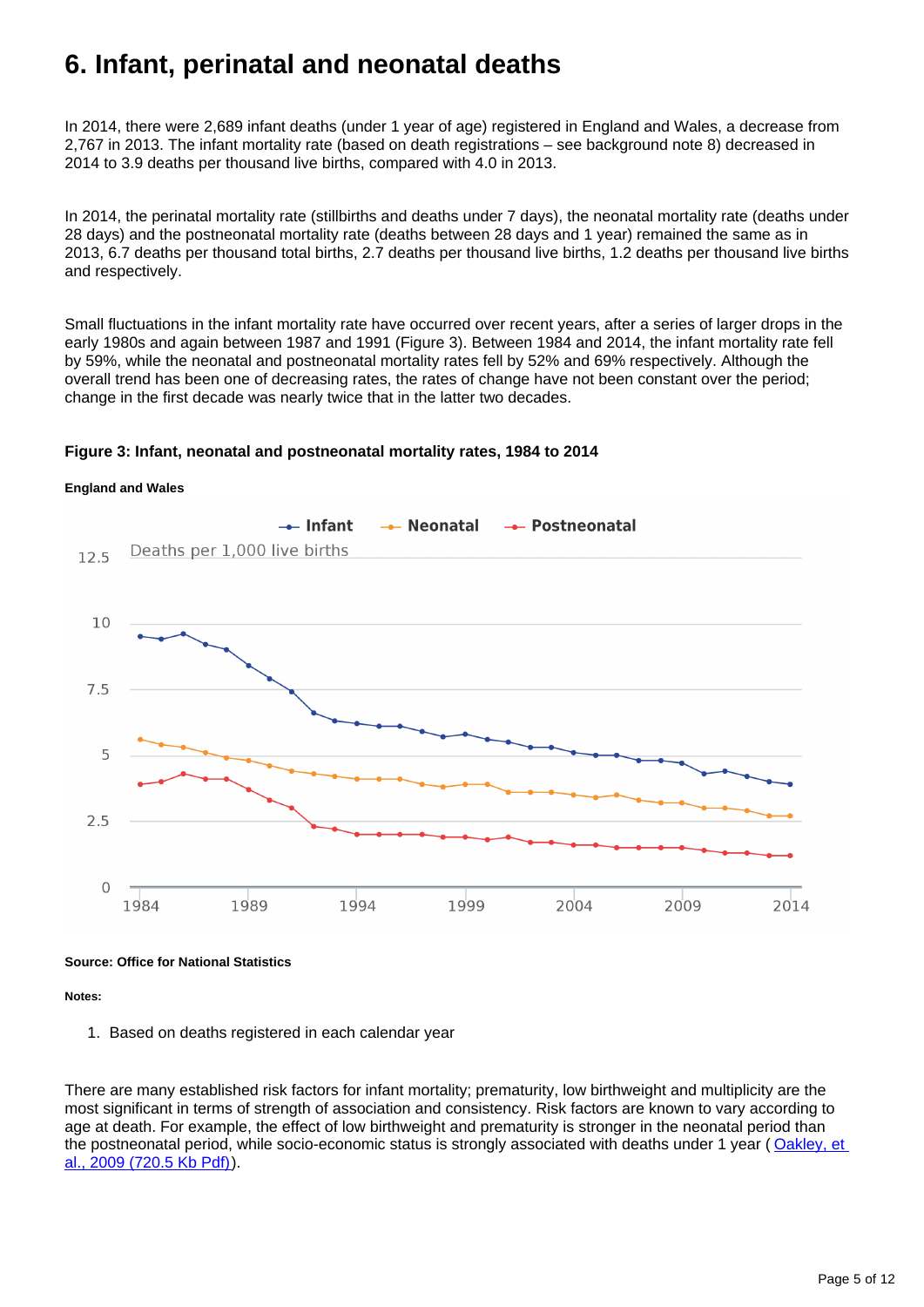# <span id="page-5-0"></span>**7. Causes of death**

On 1 January 2014, ONS changed the software used to code cause of death to a package called IRIS (version 2013). Further information can be found in background note 5.

Cancer accounted for nearly a third (29%) of all deaths registered in 2014, with an age-standardised rate of 3,446 deaths per million population for males and 2,359 deaths per million population for females. For both males and females, cancer was the most common broad cause of death (32% of all male deaths registered in 2014 and 27% of all female deaths registered in 2014). Cancer was also the most common broad cause of death in 2013 (29% of all deaths). Since 2004, death rates for cancer have fallen by 11% for males and 8% for females.

Circulatory diseases, such as heart disease and stroke, accounted for just over a quarter (27%) of all deaths registered in 2014. Between 2004 and 2014, the age-standardised death rates for circulatory diseases fell by 40% to 3,194 deaths per million population for males, and by 42% to 2,102 deaths per million population for females.

Over the course of the 20th century, there have been fairly steady decreases in mortality rates for the main 3 broad disease groups (cancer, circulatory and respiratory) in England and Wales. The reasons for this include improvements in the treatment and diagnosis of these diseases.

There have also been initiatives to improve people's health through better diet and lifestyle, for example, in England, the Department of Health's "[Change4life campaign"](http://www.ons.gov.uk/ons/external-links/other-government-departments/gov-uk/change4life--england.html), which began in 2009. There have been other high-profile awareness campaigns such as the "[Be clear on cancer campaign](http://www.ons.gov.uk/ons/external-links/other-government-departments/gov-uk/be-clear-on-cancer-campaign.html)", which has been active since January 2010, and "[Stoptober"](http://www.ons.gov.uk/ons/external-links/other-government-departments/gov-uk/stoptober.html), which runs every October.

In March 2013, DH published Living Well for Longer: National support for local action to reduce premature [avoidable mortality](http://www.ons.gov.uk/ons/external-links/other-government-departments/gov-uk/living-well-for-longer.html). This sets out the actions national partners for health and care, including Government, the National Health Service (NHS) and Public Health England (PHE) would take in 2014/15 to reduce premature avoidable mortality. A report, Living Well for Longer - One Year On has been published on progress towards these commitments. This also explained how the system would continue to prioritise actions towards reductions in premature death as part of mainstream functions.

Similarly, Public Health Wales has a number of campaigns such as "[Stop smoking Wales"](http://www.ons.gov.uk/ons/external-links/other-government-departments/nhs/stop-smoking-wales.html), "[Change4life Wales"](http://www.ons.gov.uk/ons/external-links/other-government-departments/nhs/change4life--wales.html), which launched in 2010, and the "[Screening for life](http://www.ons.gov.uk/ons/external-links/other-government-departments/nhs/screening-for-life--wales.html)" campaign, which is run in July.

# <span id="page-5-1"></span>**8. Death registrations by area of usual residence**

Standardised mortality ratios (SMRs) allow for useful comparisons to be made against a national average, as the results take into account differing age structures in the populations of local areas (see background note 4). Local authorities find these ratios useful to gauge how deaths in their area compare with England and Wales as a whole in a given year.

The North East had the highest SMR among the regions of England in 2014, with mortality levels 14 percentage points above the national level. Mortality levels were lowest in London, at 9 percentage points below the national level.

In 2014, the local authority in England with the highest SMR was Middlesbrough (37 percentage points above the national level). The City of London had the lowest (57 percentage points below the national level, although this rate may have low reliability as a measure due to the small number of deaths registered – 28 deaths).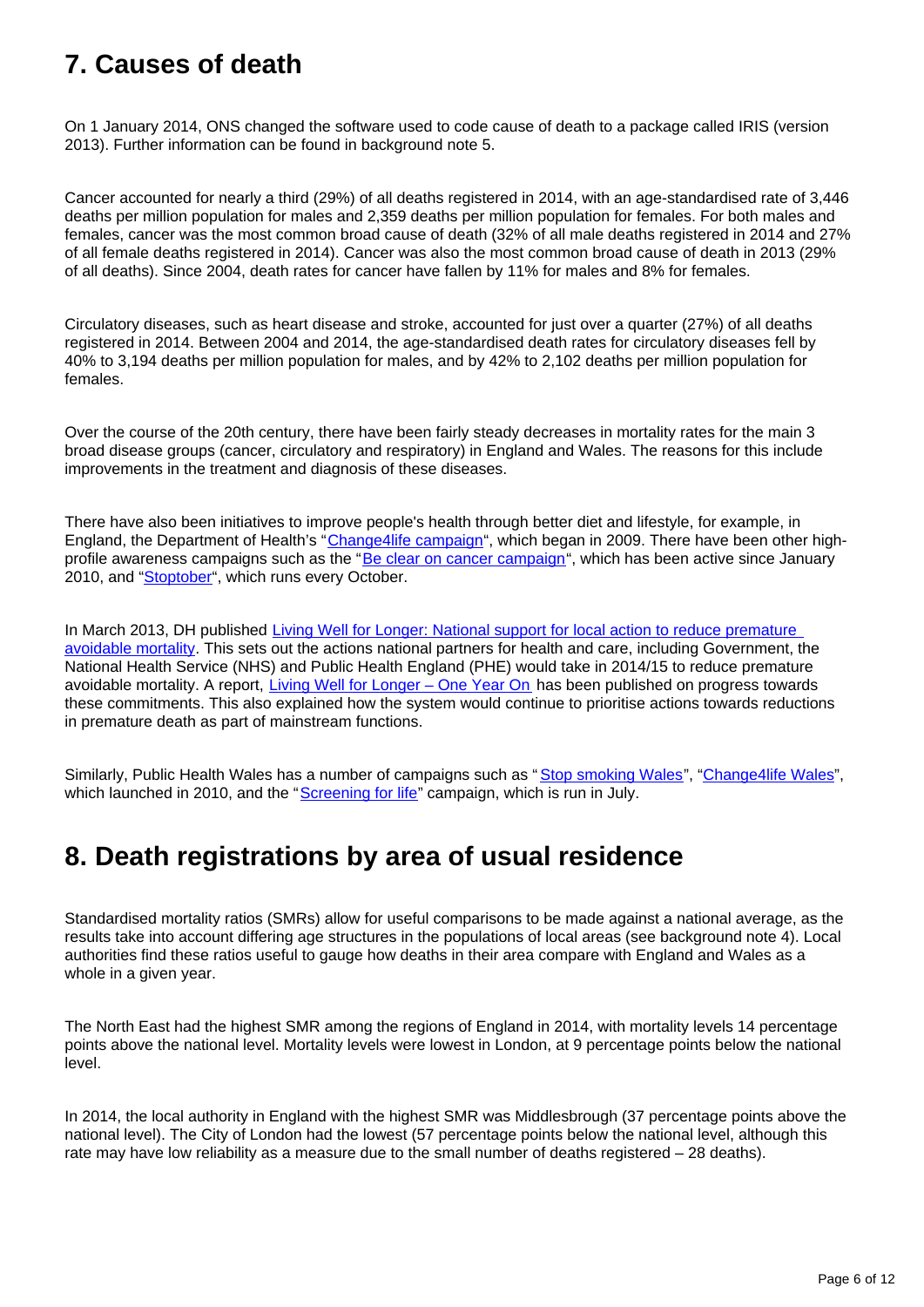In Wales, Blaenau Gwent had the highest SMR (27 percentage points above the national level) while Monmouthshire had the lowest (12 percentage points below the national level).

It is recognised that there are generally higher levels of deprivation in the north of England than in the south ( [Department for Communities and Local Government, 2011](http://www.ons.gov.uk/ons/external-links/other-government-departments/gov-uk/communities-and-local-governments-2011.html)), and in the Welsh valleys in comparison to counties such as Monmouthshire ([Welsh Index of Multiple Deprivation \(WIMD\), 2014\)](http://gov.wales/docs/statistics/2014/141126-wimd-2014-en.pdf). Increased mortality rates for many causes of death have long been associated with higher levels of deprivation ( [Romeri et al., 2006 \(522.9 Kb Pdf\)\)](http://www.ons.gov.uk/ons/rel/hsq/health-statistics-quarterly/no--32--winter-2006/mortality-by-deprivation-and-cause-of-death-in-england-and-wales--1999-2003.pdf). This is a reflection of underlying differences in factors such as income deprivation, smoking status and other health-related behaviour. For further information see [Life expectancy at birth and at age 65 for local areas in the](http://www.ons.gov.uk/ons/rel/subnational-health4/life-expec-at-birth-age-65/index.html)  [United Kingdom.](http://www.ons.gov.uk/ons/rel/subnational-health4/life-expec-at-birth-age-65/index.html)

# <span id="page-6-0"></span>**9. Infant mortality by region of usual residence**

Infant mortality rates (based on death registrations – see background note 8) vary by region and can fluctuate over time. In 2014, the West Midlands had the highest regional infant mortality rate, with 5.5 deaths per thousand live births. London had the lowest, with 3.1 deaths per thousand live births. Wales had an infant mortality rate of 3.7 deaths per thousand live births.

The variation between different regions may reflect underlying differences in maternal factors such as the mother' s country of birth, socio-economic status and age (for further information, see [Child mortality statistics\)](http://www.ons.gov.uk/ons/rel/vsob1/child-mortality-statistics--childhood--infant-and-perinatal/index.html).

### <span id="page-6-1"></span>**10. Deaths in the UK**

The provisional number of UK deaths registered in 2014 was 570,341 (see background note 2). This is a fall of 1.1% compared with 2013, when there were 576,458 deaths.

Northern Ireland recorded a fall in the number of deaths, decreasing by 1.9% to 14,678 in 2014, from 14,968 in 2013. In Scotland the number of deaths also decreased, from 54,700 in 2013 to 54,239 in 2014 (provisional figure), a fall of 0.8%.

#### <span id="page-6-2"></span>**11. Users and uses of death statistics**

ONS uses mortality data for the following purposes:

- producing population estimates and population projections at both national and subnational level
- reporting on social and demographic trends
- carrying out further analysis, for example, on life expectancy, health expectancy and by cause of death (including avoidable mortality, drug-related deaths and suicides)
- further analysing infant mortality, where infant deaths are linked to their corresponding birth record, to enable more detailed analyses on characteristics such as age of parents, birthweight, gestational age, ethnicity and whether the child was born as part of a multiple birth
- quality assuring Census estimates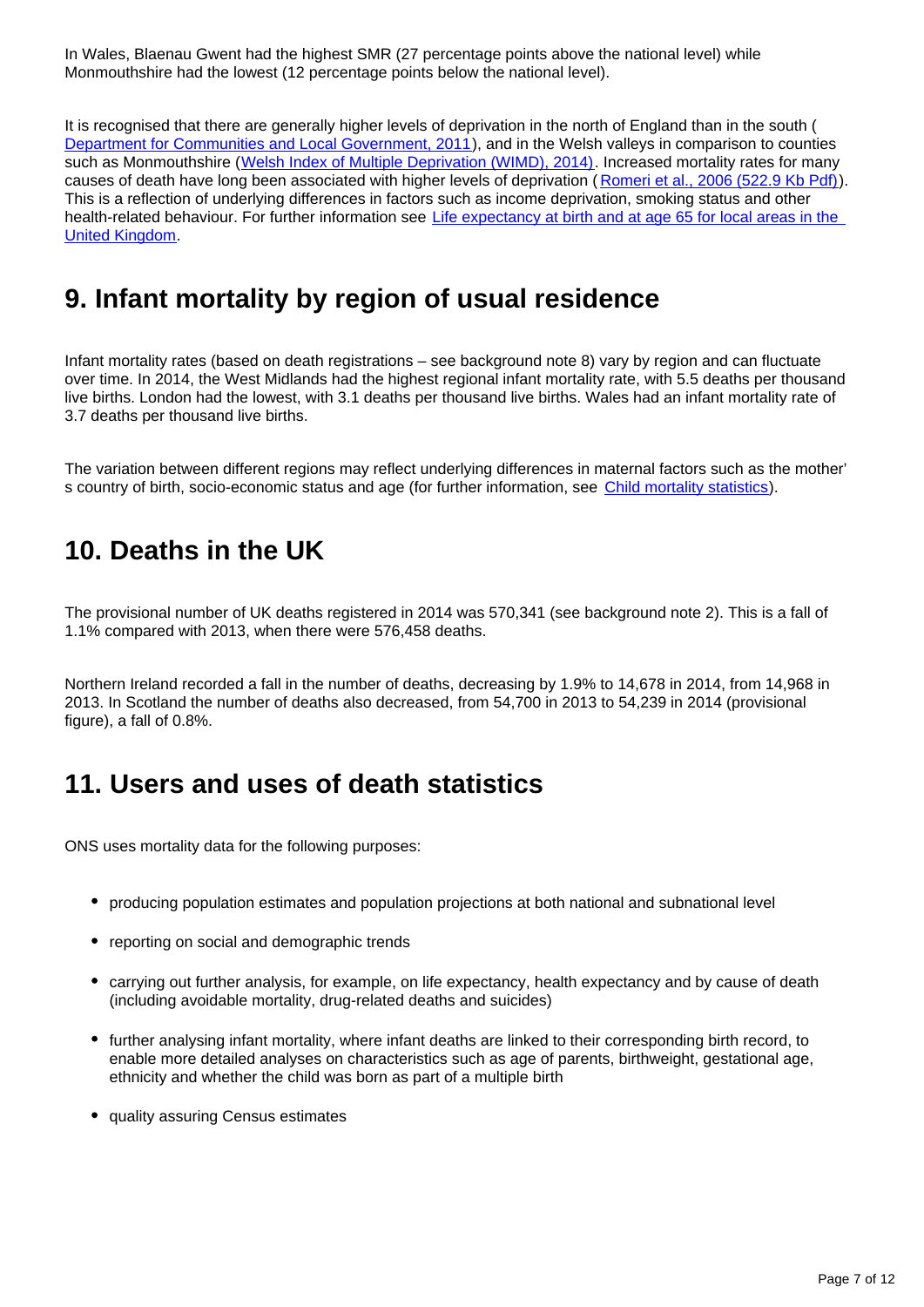The Department of Health (DH) is an important user of mortality statistics. The Public Health Outcomes [Framework](http://www.ons.gov.uk/ons/external-links/other-government-departments/gov-uk/healthy-lives--healthy-people--improving-outcomes.html) sets out the desired outcomes for public health and how these will be measured, while the [NHS](http://www.gov.uk/government/publications/nhs-outcomes-framework-2014-to-2015)  [Outcomes Framework](http://www.gov.uk/government/publications/nhs-outcomes-framework-2014-to-2015) measures performance in the health and care system at a national level. Data from both frameworks are used, for example, to inform policy decisions and to reduce premature mortality from the major causes of death.

The Welsh Government (WG) is another important user of mortality statistics. The [Programme for Government](http://www.ons.gov.uk/ons/external-links/devolved-admins/welsh-assembly-government/programme-for-government--wales.html) sets out the indicators, one of which is 21st Century Healthcare. Data are then used to determine delivery priorities, such as those relating to cancer and circulatory diseases, as outlined in the Wales NHS [health delivery](http://gov.wales/topics/health/nhswales/plans/?lang=en)  [plans](http://gov.wales/topics/health/nhswales/plans/?lang=en).

Infant mortality is also seen as an important measure among health outcomes and there is a long established link between social and health inequalities, and infant mortality. Infant mortality continues to take a central role in DH and WG's work on health inequalities.

Other important users of mortality data are local authorities and other government departments, for planning and resource allocation. The Department for Work and Pensions uses detailed mortality statistics to feed into statistical models they use for pensions and benefits.

Users also include other public sector organisations, such as the Police and the Home Office, who are interested in data on external causes of death. Private sector organisations such as banks, insurance and investment companies, are particularly interested in deaths by single year of age and region to feed into risk estimation. Funeral directors are interested in the number of deaths occurring at the local area level.

Other users include academics, demographers and health researchers who conduct research into trends. Lobby groups and charities use death statistics to support their cause, for example, campaigns against alcohol and drug misuse, or suicide. Organisations such as Eurostat and the UN use death statistics for making international comparisons. The media also report on main trends in mortality.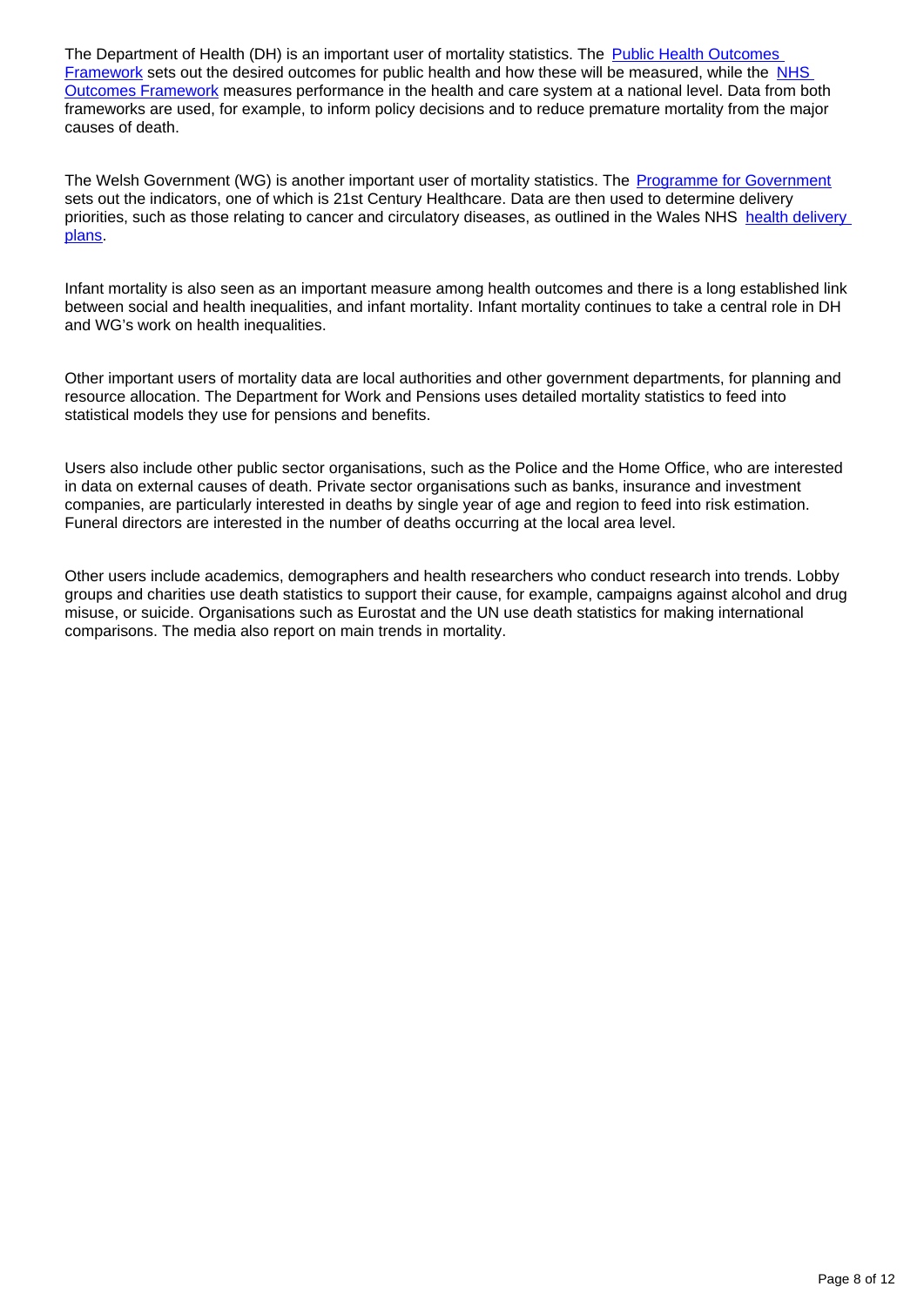# <span id="page-8-0"></span>**12. Further information**

More data on [deaths](http://www.ons.gov.uk/ons/rel/vsob1/death-reg-sum-tables/2014/index.html) in England and Wales in 2014 are available on our website.

Data on [births](http://www.ons.gov.uk/ons/rel/vsob1/birth-summary-tables--england-and-wales/2014/index.html) in England and Wales in 2014 are also available on our website.

A [Quality and Methodology Information \(222.3 Kb Pdf\)](http://www.ons.gov.uk/ons/guide-method/method-quality/quality/quality-information/social-statistics/sqr-mortality-statistics.pdf) document for mortality statistics is available on our website. Further information on data quality, legislation and procedures relating to mortality is available in the [Mortality metadata \(2.46 Mb Pdf\)](http://www.ons.gov.uk/ons/guide-method/user-guidance/health-and-life-events/mortality-metadata.pdf).

There is an article exploring the [Trends in births and deaths over the last century](http://visual.ons.gov.uk/birthsanddeaths/) .

There is also an [interactive mapping tool](http://www.ons.gov.uk/ons/external-links/other-ns-online/neighbourhood-statistics--ness-/mortality-map-interactive-tool.html) which enables trends in mortality to be analysed at the local level.

Further 2014 death statistics will be published later in 2015, see the **[GOV.UK release calendar](http://www.ons.gov.uk/ons/external-links/stats-authority/publication-hub.html)** for more details on releases.

[Mortality Statistics: Deaths Registered in England and Wales \(series DR\), 2014](http://www.ons.gov.uk/ons/rel/vsob1/mortality-statistics--deaths-registered-in-england-and-wales--series-dr-/index.html) will be published in October /November 2015.

[Mortality Statistics: Deaths Registered in England and Wales by Area of Usual Residence, 2014](http://www.ons.gov.uk/ons/rel/vsob1/deaths-registered-area-usual-residence/index.html) will be published in December 2015/January 2016.

To meet user needs, very timely but provisional counts of death registrations are published: [Provisional counts of](http://www.ons.gov.uk/ons/rel/vsob2/weekly-provisional-figures-on-deaths-registered-in-england-and-wales/index.html)  [weekly death registrations by age-sex group and region](http://www.ons.gov.uk/ons/rel/vsob2/weekly-provisional-figures-on-deaths-registered-in-england-and-wales/index.html) and [Provisional counts of monthly death registrations by](http://www.ons.gov.uk/ons/rel/vsob2/monthly-figures-on-deaths-registered-by-area-of-usual-residence--england-and-wales/index.html)  [local authority](http://www.ons.gov.uk/ons/rel/vsob2/monthly-figures-on-deaths-registered-by-area-of-usual-residence--england-and-wales/index.html). Users should note that figures for 2015 have not been subject to the full quality assurance process so figures are considered provisional. Monthly figures for 2014 will be updated to final figures on 28 July 2015.

For mortality data for other UK countries please see [statistics on deaths in Northern Ireland](http://www.ons.gov.uk/ons/external-links/devolved-admins/nisra/nisra----deaths.html) and statistics on [deaths in Scotland](http://www.ons.gov.uk/ons/external-links/other-government-departments/gro/scotland---deaths.html).

International comparisons of live death numbers and rates are available in the [Vital statistics: population and](http://www.ons.gov.uk/ons/rel/vsob1/vital-statistics--population-and-health-reference-tables/index.html)  [health reference tables.](http://www.ons.gov.uk/ons/rel/vsob1/vital-statistics--population-and-health-reference-tables/index.html)

For data on the leading causes of death in the world please see the [WHO website.](http://who.int/mediacentre/factsheets/fs310/en/)

#### <span id="page-8-1"></span>**13. References**

1000 Lives Plus, Transforming Maternity Services- Welsh Initiative for Stillbirth Reduction (WISR) [accessed 24 June 2015], available at: [www.1000livesplus.wales.nhs.uk/maternity-services-stillbirth](http://www.1000livesplus.wales.nhs.uk/maternity-services-stillbirth)

Department for Communities and Local Government (2011) The English Indices of Deprivation 2010, available at: [www.gov.uk/government/uploads/system/uploads/attachment\\_data/file/6871/1871208.pdf](http://www.gov.uk/government/uploads/system/uploads/attachment_data/file/6871/1871208.pdf)

Department for Health (2013) Living Well for Longer: National support for local action to reduce premature avoidable mortality, available at: [www.gov.uk/government/publications/helping-people-live-well-for-longer](http://www.gov.uk/government/publications/helping-people-live-well-for-longer)

Department for Health (2013) Public Health Outcomes Framework, available at: [www.gov.uk/government](http://www.gov.uk/government/publications/healthy-lives-healthy-people-improving-outcomes-and-supporting-transparency) [/publications/healthy-lives-healthy-people-improving-outcomes-and-supporting-transparency](http://www.gov.uk/government/publications/healthy-lives-healthy-people-improving-outcomes-and-supporting-transparency)

Department for Health (2013) NHS Outcomes Framework, available at: [www.gov.uk/government/publications/nhs](http://www.gov.uk/government/publications/nhs-outcomes-framework-2014-to-2015)[outcomes-framework-2014-to-2015](http://www.gov.uk/government/publications/nhs-outcomes-framework-2014-to-2015)

Eurostat (2013) Revision of the European Standard Population - Report of Eurostat's task force, available at: [http://ec.europa.eu/eurostat/documents/3859598/5926869/KS-RA-13-028-EN.PDF/e713fa79-1add-44e8-b23d-](http://ec.europa.eu/eurostat/documents/3859598/5926869/KS-RA-13-028-EN.PDF/e713fa79-1add-44e8-b23d-5e8fa09b3f8f)[5e8fa09b3f8f](http://ec.europa.eu/eurostat/documents/3859598/5926869/KS-RA-13-028-EN.PDF/e713fa79-1add-44e8-b23d-5e8fa09b3f8f)

Gardosi J, Madurasinghe V, Williams M, Malik A and Francis A (2013) "Maternal and fetal risk factors for stillbirth: population based study", British Medical Journal, 346:f108, available at: [www.ncbi.nlm.nih.gov/pmc/articles](http://www.ncbi.nlm.nih.gov/pmc/articles/PMC3554866/pdf/bmj.f108.pdf) [/PMC3554866/pdf/bmj.f108.pdf](http://www.ncbi.nlm.nih.gov/pmc/articles/PMC3554866/pdf/bmj.f108.pdf)

Oakley L, Maconochie N, Doyle P, Dattani N and Moser K (2009) "Multivariate analysis of infant death in England and Wales in 2005–06 with focus on socio-economic status and deprivation", Health Statistics Quarterly 42, pp 22–39, available at: [www.ons.gov.uk/ons/rel/hsq/health-statistics-quarterly/no--42--summer-2009/multivariate-](http://www.ons.gov.uk/ons/rel/hsq/health-statistics-quarterly/no--42--summer-2009/multivariate-analysis-of-infant-death-in-england-and-wales-in-2005-06--with-focus-on-socio-economic-status-and-deprivation.pdf)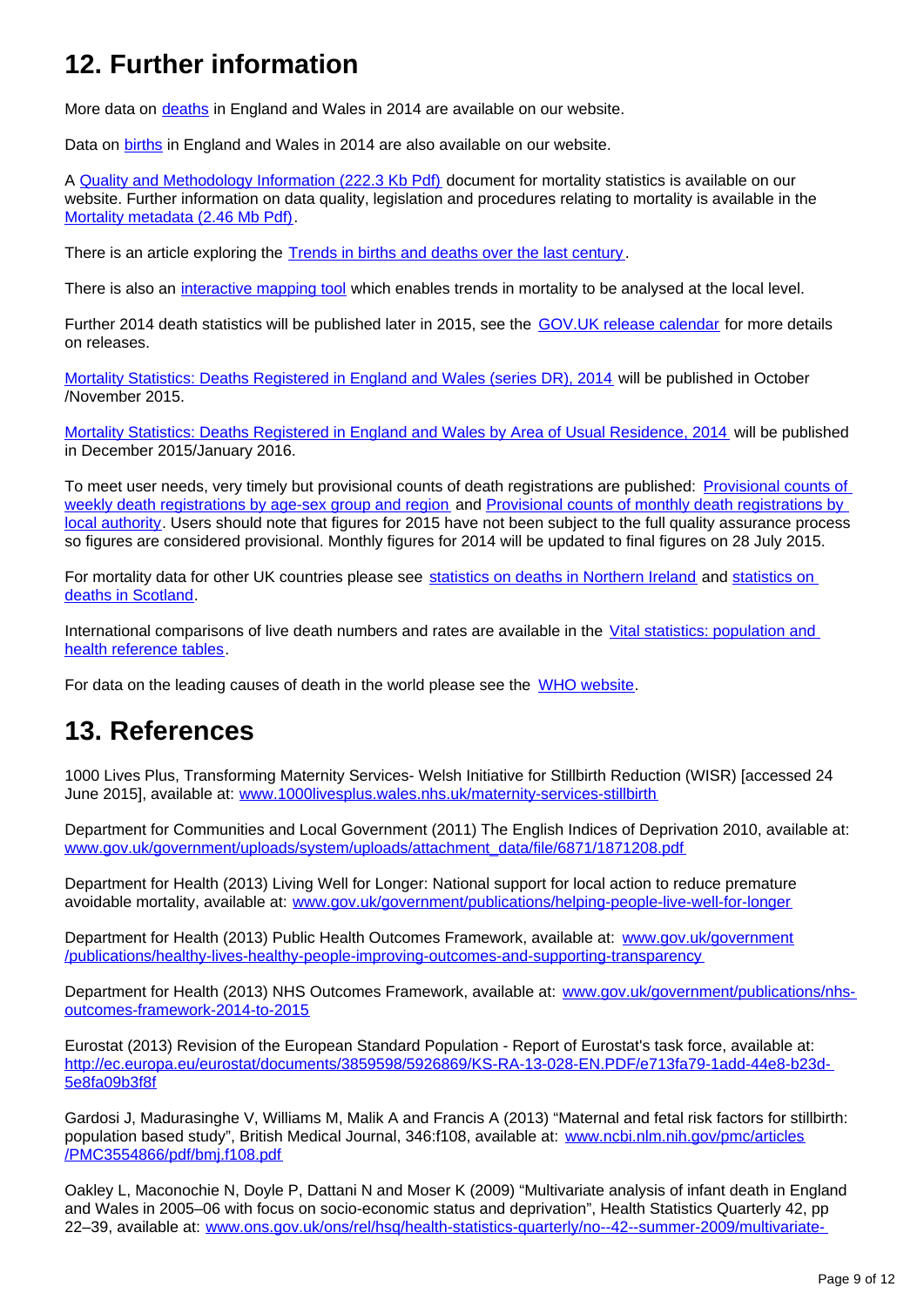[analysis-of-infant-death-in-england-and-wales-in-2005-06--with-focus-on-socio-economic-status-and-deprivation.](http://www.ons.gov.uk/ons/rel/hsq/health-statistics-quarterly/no--42--summer-2009/multivariate-analysis-of-infant-death-in-england-and-wales-in-2005-06--with-focus-on-socio-economic-status-and-deprivation.pdf) [pdf](http://www.ons.gov.uk/ons/rel/hsq/health-statistics-quarterly/no--42--summer-2009/multivariate-analysis-of-infant-death-in-england-and-wales-in-2005-06--with-focus-on-socio-economic-status-and-deprivation.pdf)

Romeri E, Baker A and Griffiths C (2006) "Mortality by deprivation and cause of death in England and Wales, 1999–2003". Health Statistics Quarterly 32, 19–34, available at: [www.ons.gov.uk/ons/rel/hsq/health-statistics](http://www.ons.gov.uk/ons/rel/hsq/health-statistics-quarterly/no--38--summer-2008/index.html)[quarterly/no--38--summer-2008/index.html](http://www.ons.gov.uk/ons/rel/hsq/health-statistics-quarterly/no--38--summer-2008/index.html)

Stillbirth and Neonatal Death charity (Sands), UK stillbirth and neonatal death charity, Sands and the Department of Health progress stillbirth public awareness initiative [accessed 24 June 2015], available at: [http://uk-sands.org](http://uk-sands.org/news/research/2013-03-06/sands-and-department-health-progress-stillbirth-public-awareness-initiative) [/news/research/2013-03-06/sands-and-department-health-progress-stillbirth-public-awareness-initiative](http://uk-sands.org/news/research/2013-03-06/sands-and-department-health-progress-stillbirth-public-awareness-initiative)

Welsh Government , Programme for Government [accessed 24 June 2015], available at: [http://wales.gov.uk/about](http://wales.gov.uk/about/programmeforgov/?lang=en) [/programmeforgov/?lang=en](http://wales.gov.uk/about/programmeforgov/?lang=en)

Welsh Government Wales NHS health delivery plans [accessed 24 June 2015], available at: [http://gov.wales](http://gov.wales/topics/health/nhswales/plans/?lang=en) [/topics/health/nhswales/plans/?lang=en](http://gov.wales/topics/health/nhswales/plans/?lang=en)

Welsh Government (2014) Welsh Index of Multiple Deprivation (WIMD), available at: [http://gov.wales/docs](http://gov.wales/docs/statistics/2014/141126-wimd-2014-en.pdf) [/statistics/2014/141126-wimd-2014-en.pdf](http://gov.wales/docs/statistics/2014/141126-wimd-2014-en.pdf)

### <span id="page-9-0"></span>**14. Background notes**

- 1. Death figures reported here are based on deaths registered in the data year. This includes some deaths that occurred in the years prior to 2014 (23,672 deaths). ONS also takes an annual extract of death occurrences in the autumn following the data year to allow for late registrations. This is used for seasonal analysis of mortality data and several infant mortality outputs. The difference between death registrations and death occurrences in a year is relatively small. For example, the number of death registrations in 2013 involving deaths occurring in 2013 was 482,658, while the number of 2013 death occurrences was 502,670 (a difference of 4%). Further information on the [impact of registration delays](http://www.ons.gov.uk/ons/guide-method/user-guidance/health-and-life-events/impact-of-registration-delays-on-mortality-statistics/index.html) for a range of causes can be found on our website.
- 2. There is a large degree of comparability in death statistics between countries within the UK. There are some differences, although these are believed to have a negligible impact on the comparability of the statistics. These differences are outlined in **[Quality and Methodology Information \(222.3 Kb Pdf\)](http://www.ons.gov.uk/ons/guide-method/method-quality/quality/quality-information/quality-and-methodology-information-reports-by-theme/population/quality-and-methodology-information-for-mortality-statistics-in-england-and-wales.pdf)** document for deaths.
- 3. The age-standardised mortality rates (ASMRs) in this release cover all ages. Age-specific rates for 2014 were calculated using the mid-2014 population estimates based on the 2011 Census and were then directly age-standardised to the 2013 European Standard Population (ESP), which allows comparisons between populations with different age structures, including between males and females and over time. Trends in mortality levels within and between areas have remained relatively unchanged following the implementation of the 2013 ESP. More information on [the 2013 revised ESP](http://www.ons.gov.uk/ons/guide-method/user-guidance/health-and-life-events/revised-european-standard-population-2013--2013-esp-/index.html) is available on our website.
- 4. A standardised mortality ratio (SMR) is a comparison of the observed number of deaths in a population with the expected number of deaths if age-specific death rates were the same as a standard population. It is expressed as a ratio of observed to expected deaths, multiplied by 100. If an area has an SMR equal to 100 it implies that the mortality levels in the area are the same as the national levels. A number higher than 100 implies an excess mortality rate whereas a number below 100 implies below average mortality. Comparisons of SMRs across years can be misleading because they are influenced by the size and the age-sex structure of the population in local areas which varies between years.
- 5. The Office for National Statistics (ONS) code cause of death using the World Health Organization's (WHO) International Classification of Diseases (ICD). Between January 2001 and December 2010, ONS used the Mortality Medical Data System (MMDS) ICD-10 version 2001.2 software provided by the United States National Center for Health Statistics (NCHS) to code cause of death. In January 2011, this was updated to version 2010, which incorporated most of the WHO amendments authorised up to 2009, for further information see the [results of the bridge coding study](http://www.ons.gov.uk/ons/rel/subnational-health3/results-of-the-icd-10-v2010-bridge-coding-study--england-and-wales--2009/index.html). On 1 January 2014, ONS changed the software used to code cause of death to a package called IRIS (version 2013). The development of IRIS was supported by Eurostat, the statistical office of the European Union, and is now managed by the IRIS Institute hosted by the German Institute of Medical Documentation and Information in Cologne. IRIS software version 2013 incorporates all official updates to ICD-10 approved by WHO, which were timetabled for implementation before 2014. These updates include changes to the use of codes within the neoplasms (cancer) chapter (ICD-10 codes C00-D48). In addition a small number of changes were made to the coding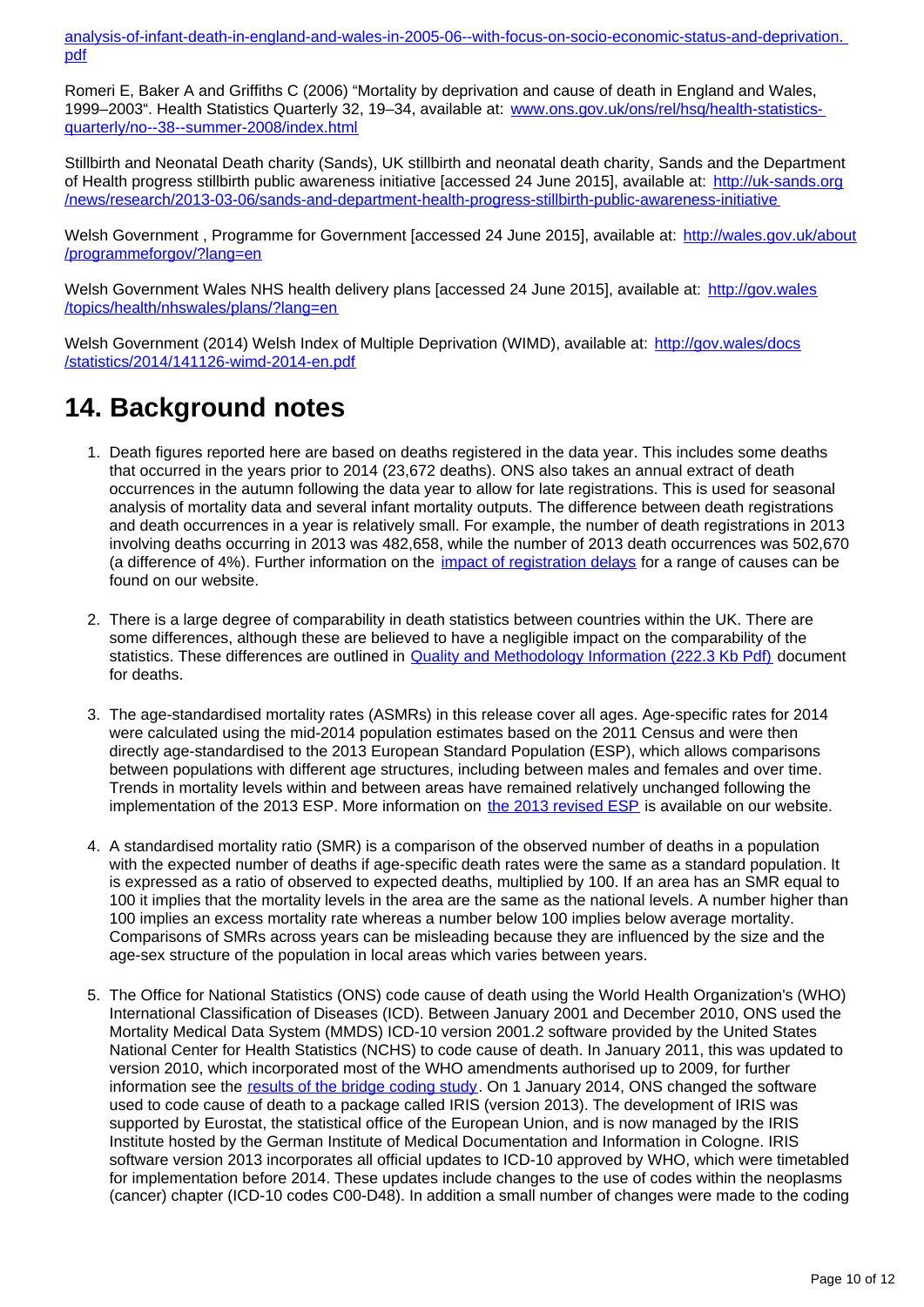of specific conditions, to bring previous coding practice in line with international coding rules and changes were made to the coding of neonatal deaths and stillbirths. Further information on [IRIS](http://www.ons.gov.uk/ons/guide-method/user-guidance/health-and-life-events/Changes-to-cause-of-death-coding-in-England-and-Wales/index.html) can be found on the ONS website and in the [dual coding study](http://www.ons.gov.uk/ons/rel/subnational-health3/impact-of-the-implementation-of-iris-software-for-icd-10-cause-of-death-coding-on-mortality-statistics/england-and-wales/index.html) looking at the impact on mortality statistics.

- 6. Coding underlying cause of death: the cause of death data are based on the final underlying cause of death, which takes into account any additional information provided by medical practitioners or coroners after the death has been registered. The original underlying cause of death only changes in a very small number of deaths (around 0.2%) in a given year. Deaths registered in 2014 have been coded to the Tenth Revision of the International Classification of Diseases and Related Health Problems (ICD–10) v2010.
- 7. Definitions used in this bulletin:
	- Stillbirth born after 24 or more weeks completed gestation and which did not, at any time, breathe or show signs of life
	- Early neonatal deaths under 7 days -Perinatal stillbirths and early neonatal deaths
	- Neonatal deaths under 28 days
	- Postneonatal deaths between 28 days and 1 year
	- $\bullet$  Infant deaths under 1 year
- 8. The infant mortality rates in this release have been calculated by dividing the number of infant death registrations (deaths under 1 year) by the number of live births occurring in the year plus late registrations from the previous year. Infant mortality rates can also be calculated using death occurrences. These rates are not released until later because for the death occurrences dataset to be acceptably complete, it must be taken some 9 months after the end of the relevant calendar period. All perinatal and neonatal rates have also been calculated using death registrations rather than death occurrences. Statistics on infant, neonatal and perinatal deaths occurring in England and Wales in 2014 will be published in [Child mortality](http://www.ons.gov.uk/ons/rel/vsob1/child-mortality-statistics--childhood--infant-and-perinatal/index.html)  [statistics](http://www.ons.gov.uk/ons/rel/vsob1/child-mortality-statistics--childhood--infant-and-perinatal/index.html) (this publication is based on death occurrences rather than registrations).
- 9. A list of the names of those given pre-publication access to the statistics and written commentary is available in [Pre-release Access List for Death Registrations Summary Tables](http://www.ons.gov.uk/ons/rel/subnational-health3/impact-of-the-implementation-of-iris-software-for-icd-10-cause-of-death-coding-on-mortality-statistics/england-and-wales/index.html). The rules and principles which govern pre-release access are featured within the **Pre-release Access to Official Statistics Order** [2008](http://www.ons.gov.uk/ons/external-links/parliament/pre-release-access-to-official-statistics-order-2008.html).
- 10. Special extracts and tabulations of deaths data for England and Wales are available to order (subject to legal frameworks, disclosure control, resources and agreements of costs, where appropriate). Such enquiries should be made to:

Vital Statistics Outputs Branch Office for National Statistics Segensworth Road Titchfield Fareham Hampshire PO15 5RR

Tel: +44 (0)1329 444110 E-mail: vsob@ons.gsi.gov.uk

The [ONS charging policy](http://www.ons.gov.uk/ons/about-ons/business-transparency/freedom-of-information/ons-charging-policy/index.html) is available on our website. In line with the [ONS approach to open data](http://www.ons.gov.uk/ons/guide-method/best-practice/open-data/index.html), all ad [hoc data requests](http://www.ons.gov.uk/ons/about-ons/business-transparency/freedom-of-information/what-can-i-request/published-ad-hoc-data/index.html) will be published onto the website.

- 11. We would welcome feedback on the content, format and relevance of this release. Please send feedback to the postal or email address above.
- 12. Follow us on **Twitter**, **Facebook** and **[ONS LinkedIn](http://www.ons.gov.uk/ons/external-links/social-media/linkedin.html)**.
- 13. Details of the policy governing the release of new data are available by visiting [www.statisticsauthority.gov.](http://www.statisticsauthority.gov.uk/assessment/code-of-practice/index.html) [uk/assessment/code-of-practice/index.html](http://www.statisticsauthority.gov.uk/assessment/code-of-practice/index.html) or from the Media Relations Office email: media.relations@ons. gsi.gov.uk

The United Kingdom Statistics Authority has designated these statistics as National Statistics, in accordance with the Statistics and Registration Service Act 2007 and signifying compliance with the Code of Practice for Official Statistics.

Designation can be broadly interpreted to mean that the statistics:

• meet identified user needs